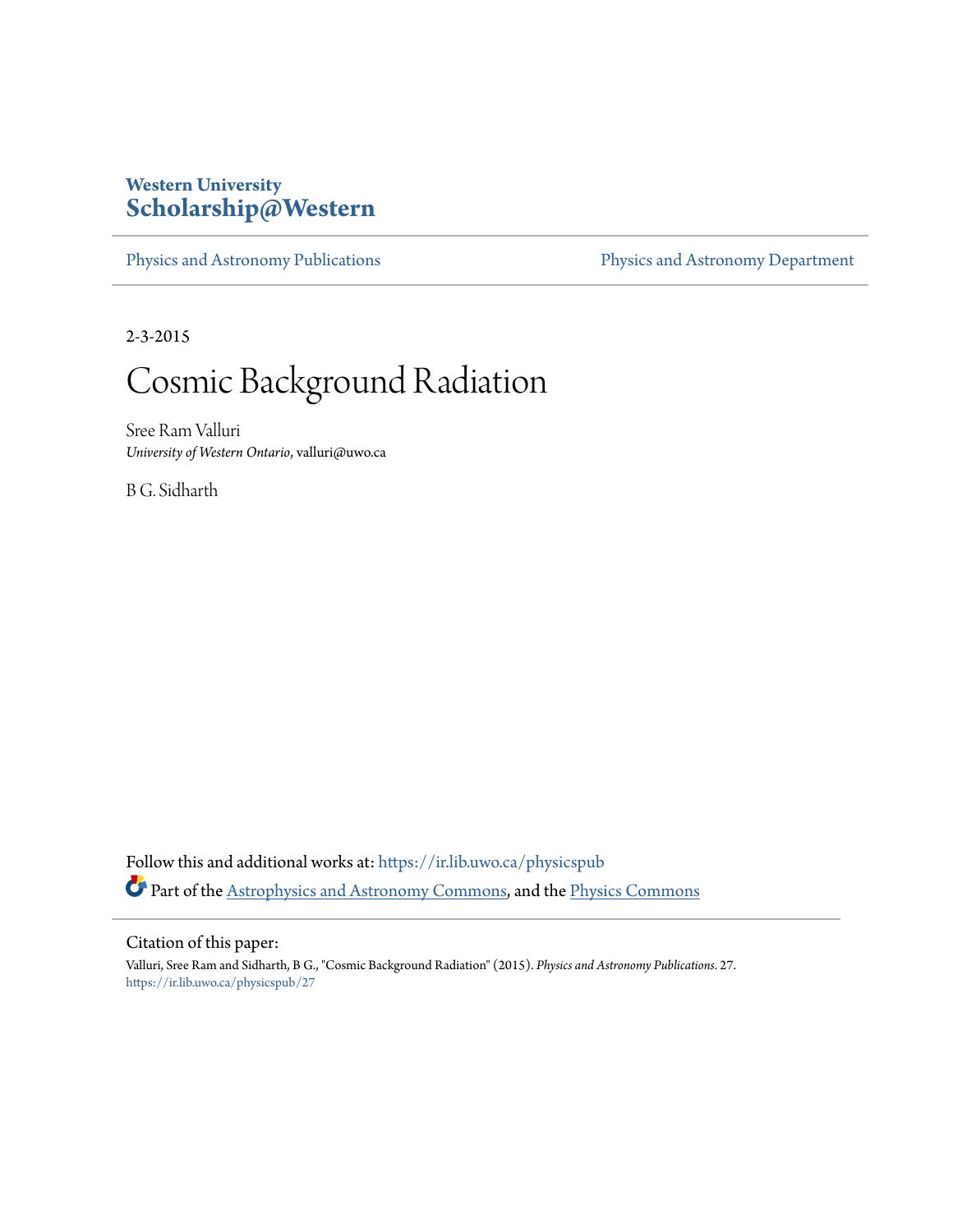### **Cosmic Background Radiation**

**B. G. Sidharth · S. R. Valluri**

Received: 4 September 2014 / Accepted: 7 January 2015 © Springer Science+Business Media New York 2015

**Abstract** It is shown that a collection of photons with nearly the same frequency exhibits a "condensation" type of phenomenon corresponding to a peak intensity. The observed cosmic background radiation can be explained from this standpoint. We have obtained analogous results by extremization of the occupation number for photons with the use of the Lambert W function. Some of the interesting applications of this function are briefly discussed in the context of graphene which exhibits an interesting two dimensional structure with several characteristic properties and diverse practical applications.

**Keywords** Cosmic · Radiation · Photons · Condensation

In a previous communication [\[1\]](#page-5-0) it was suggested that the origin of the Cosmic Background Radiation is the random motion of interstellar Hydrogen. We will now deduce the same result from a completely different point of view.

We start with the formula for the average occupation number for photons of momentum *k*- for all polarizations [\[2\]](#page-5-1):

<span id="page-1-0"></span>
$$
\langle n_{\vec{k}} \rangle = \frac{2}{e^{\beta \hbar \omega} - 1} \tag{1}
$$

Let us specialize to a scenario in which all the photons have nearly the same energy so that we can write,

<span id="page-1-1"></span>
$$
\langle n_{\vec{k}} \rangle = \langle n_{\vec{k'}} \rangle \delta \left( k - k' \right), \tag{2}
$$

B. G. Sidharth  $(\boxtimes)$ 

S. R. Valluri

Department of Physics and Astronomy; Economics, Business and Math, King's University College, University of Western Ontario, London, Ontario, N6A 3K7, Canada e-mail: [vallurisr@gmail.com](mailto:vallurisr@gmail.com)

G.P. Birla Observatory and Astronomical Research Centre, B.M. Birla Science Centre, Adarsh Nagar, Hyderabad 500 063, India e-mail: [birlasc@gmail.com](mailto:birlasc@gmail.com)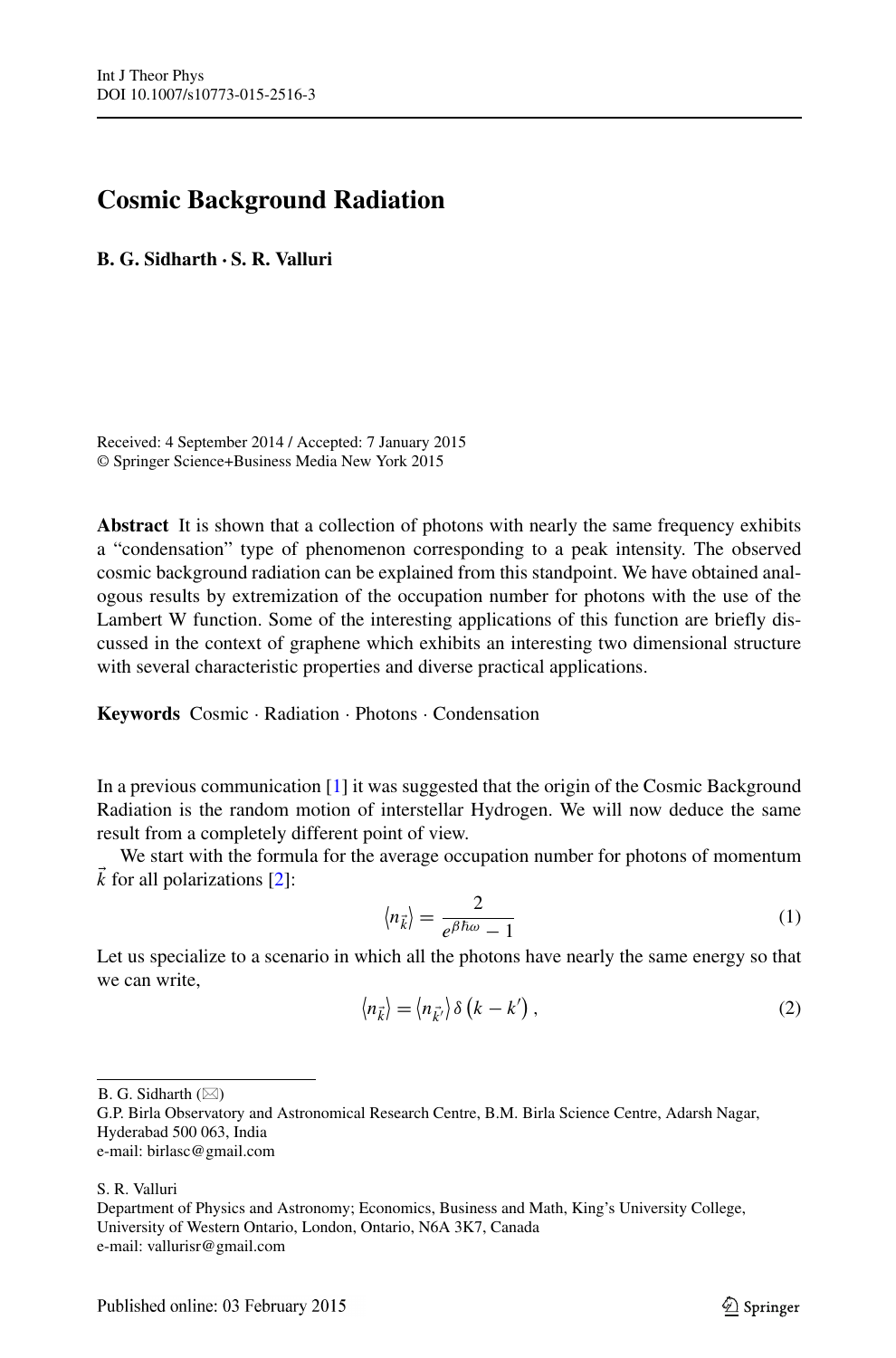where  $\langle n'_k \rangle$  is given by [\(1\)](#page-1-0), and  $k \equiv |k|$ . The total number of photons *N*, in the volume *V* being considered, can be obtained in the usual way,

<span id="page-2-0"></span>
$$
N = \frac{V[k]}{(2\pi)^3} \int_0^\infty dk 4\pi k^2 \langle n_k \rangle
$$
 (3)

where  $V$  is large. Inserting  $(2)$  in  $(3)$  we get,

<span id="page-2-1"></span>
$$
N = \frac{2V}{(2\pi)^3} 4\pi k'^2 \left[ \epsilon^\Theta - 1 \right]^{-1} [k], \Theta \equiv \beta \hbar \omega \tag{4}
$$

In the above,  $[k] \equiv [L^{-1}]$  is a dimensionality constant, introduced to compensate the loss of a factor *k* in the integral [\(3\)](#page-2-0), owing to the  $\delta$ -function in [\(2\)](#page-1-1): That is, a volume integral in *k* space is reduced to a surface integral on the sphere  $[k] = k'$ , due to our constraint that all photons have nearly the same energy.

We observe that,  $\Theta = \hbar \omega / k_B T \approx 1$  ( $k_B$  is the Boltzmann constant), since by [\(2\)](#page-1-1), the photons have nearly the same energy  $\hbar \omega$ . We also introduce,

<span id="page-2-2"></span>
$$
v = \frac{V}{N}, \lambda = \frac{2\pi c}{\omega} = \frac{2\pi}{k} \text{ and } z = \frac{\lambda^3}{v}
$$
 (5)

*λ* being the wavelength of the radiation. We now have from [\(4\)](#page-2-1), using [\(5\)](#page-2-2),

$$
(e-1) = \frac{vk^2}{\pi^2}[k] = \frac{8\pi}{k'z}[k]
$$

Using  $(5)$  we get:

<span id="page-2-3"></span>
$$
z = \frac{8\pi}{k'(e-1)} = \frac{4\pi}{(e-1)}[k]
$$
 (6)

From [\(6\)](#page-2-3) we conclude that, when

<span id="page-2-4"></span>
$$
\lambda = \frac{e-1}{4}[L] \approx 0.43[L] \tag{7}
$$

then,

$$
z \approx 1 \tag{8}
$$

or conversely. We are working in the cgs system, so that the units in [\(7\)](#page-2-4) are *cm*. A further confirmation of this is as follows: We get an additional input, in the order of magnitude sense, from the system under consideration to fix the units.

There may not be a real need to say that  $\Theta = \frac{\hbar \omega}{k_B T} \approx 1$  at this point. The extremization of the expression in [\(4\)](#page-2-1) may lead to a solution in terms of the Lambert *W* or the polylogarithm functions with essentially the same results. These functions have created a renaissance in the solutions of problems in many diverse fields of human knowledge with particular emphasis in science and engineering [\[3](#page-5-2)[–5\]](#page-5-3).

Extremization of *N* given in [\(4\)](#page-2-1) results in

$$
\frac{dN}{dk} = \frac{V}{\pi^2} \left( \frac{2k}{e^{\beta \hbar k c} - 1} - \frac{k^2}{\left(e^{\beta \hbar k c} - 1\right)^2} e^{\beta \hbar k c} \cdot \beta \hbar c \right) = 0
$$

therefore

$$
2\left(e^{\beta\hbar kc} - 1\right) = \beta\hbar kc \, e^{\beta\hbar kc}
$$

that is

$$
2\left(1 - e^{-\beta \hbar k c}\right) = \beta \hbar k c
$$

A better rearrangement gives;

$$
(2-\beta \hbar k c)e^{\beta \hbar k c}=2
$$

 $\mathcal{D}$  Springer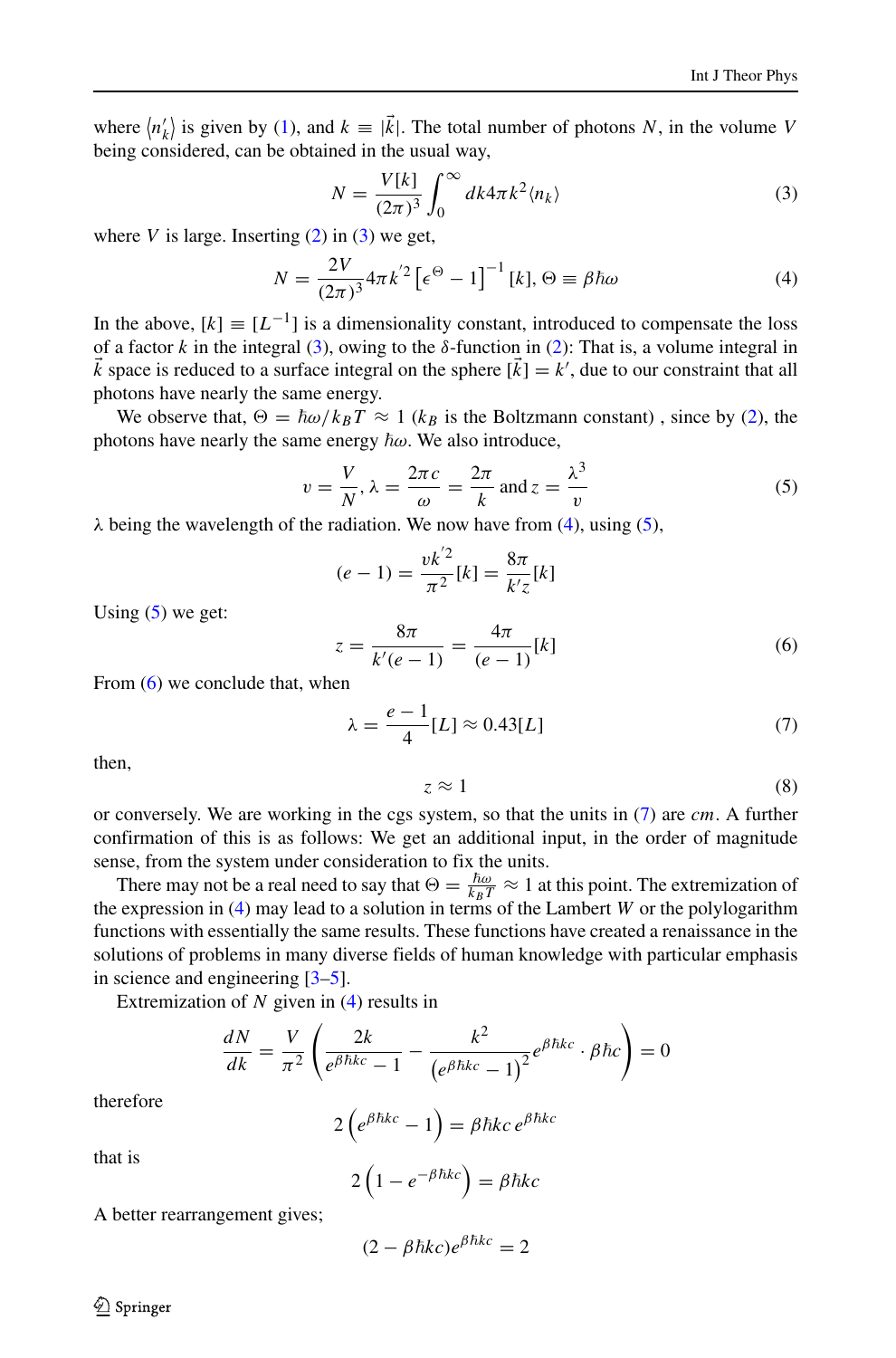that is

$$
(-2+\beta\hbar k c)e^{\beta\hbar k c} = -2
$$

or

<span id="page-3-0"></span>
$$
(-2 + \beta \hbar k c)e^{\beta \hbar k c - 2} = -2e^{-2}
$$
 (9)

Equation [\(9\)](#page-3-0) is in the form typical of the Lambert *W* function [\[3,](#page-5-2) [4\]](#page-5-4)

$$
\beta \hbar k c - 2 = W(-2e^{-2}) \rightarrow \beta \hbar k c = 2 + W(-2/e^{2})
$$

$$
\frac{\hbar k c}{k_B T} = 2 + W_j(-2/e^{2})
$$

where *j* denotes the branch of the multivalued inverse Lambert *W* function (4). The real values for the different branches  $j = 0$  and  $-1$  are  $W_0(-2/e^2) = -0.4$  and  $W_{-1}(-2/e^2) =$  $-2$ .

For these two cases physically relevant values are:

$$
\frac{\hbar k c}{k_B T} = 1.6
$$

and

$$
\frac{\hbar k c}{k_B T} = 0
$$

In Table [1](#page-3-1) the values of the temperature for different wavelengths in the microwave region are given. A detailed summary of temperature values for different frequencies (units in *cm*<sup>−1</sup>, rather than cm) are given in [\[6\]](#page-5-5).

The last value in the above table corresponds to the values obtained from the COBE satellite observations [\[7\]](#page-5-6).

The values of the temperature obtained for *λ*=0.3cm and 0.33cm are in fairly good agreement with those given  $[8, 9]$  $[8, 9]$  $[8, 9]$ . The above approach using the Lambert W function is generic and was initially applied to obtain Wien's displacement law in the context of the Planck spectral distribution of the blackbody radiation [\[3\]](#page-5-2). It is worth noting that the blackbody spectrum is preserved as the universe expands, with the effective temperature decreasing as  $S^{-1}$  where the scale factor S(t) is the expansion factor [\[6\]](#page-5-5).

We would like to reiterate that the Cosmic Background Radiation (CBR) is commonly considered a relic of the Big Bang. It is thermal radiation peaking at the microwave wavelength (T=2.735  $\pm$  0.06 [\[7\]](#page-5-6)) filling the observable universe almost uniformly, and follows a black-body form [\[10–](#page-5-9)[13\]](#page-5-10). Precise measurements of the CBR are fundamental for cosmology, because any viable proposed cosmological model of the universe must explain this radiation. The Planck satellite, launched on May 14, 2009, observes the entire sky twice a

<span id="page-3-1"></span>

| <b>Table 1</b> Temperature value<br>extrema of N at different<br>wavelengths in the microwave<br>region |                |                      |
|---------------------------------------------------------------------------------------------------------|----------------|----------------------|
|                                                                                                         | $\lambda$ (cm) | T(K)                 |
|                                                                                                         | 0.3            | 3.00272              |
|                                                                                                         | 0.33           | 2.72974              |
|                                                                                                         | 0.4            | 2.25204              |
|                                                                                                         | 0.5            | 1.80163              |
|                                                                                                         | 0.63           | 1.42987              |
|                                                                                                         | $0.05 - 1$     | $2.735 \pm 0.06$ [7] |
|                                                                                                         |                |                      |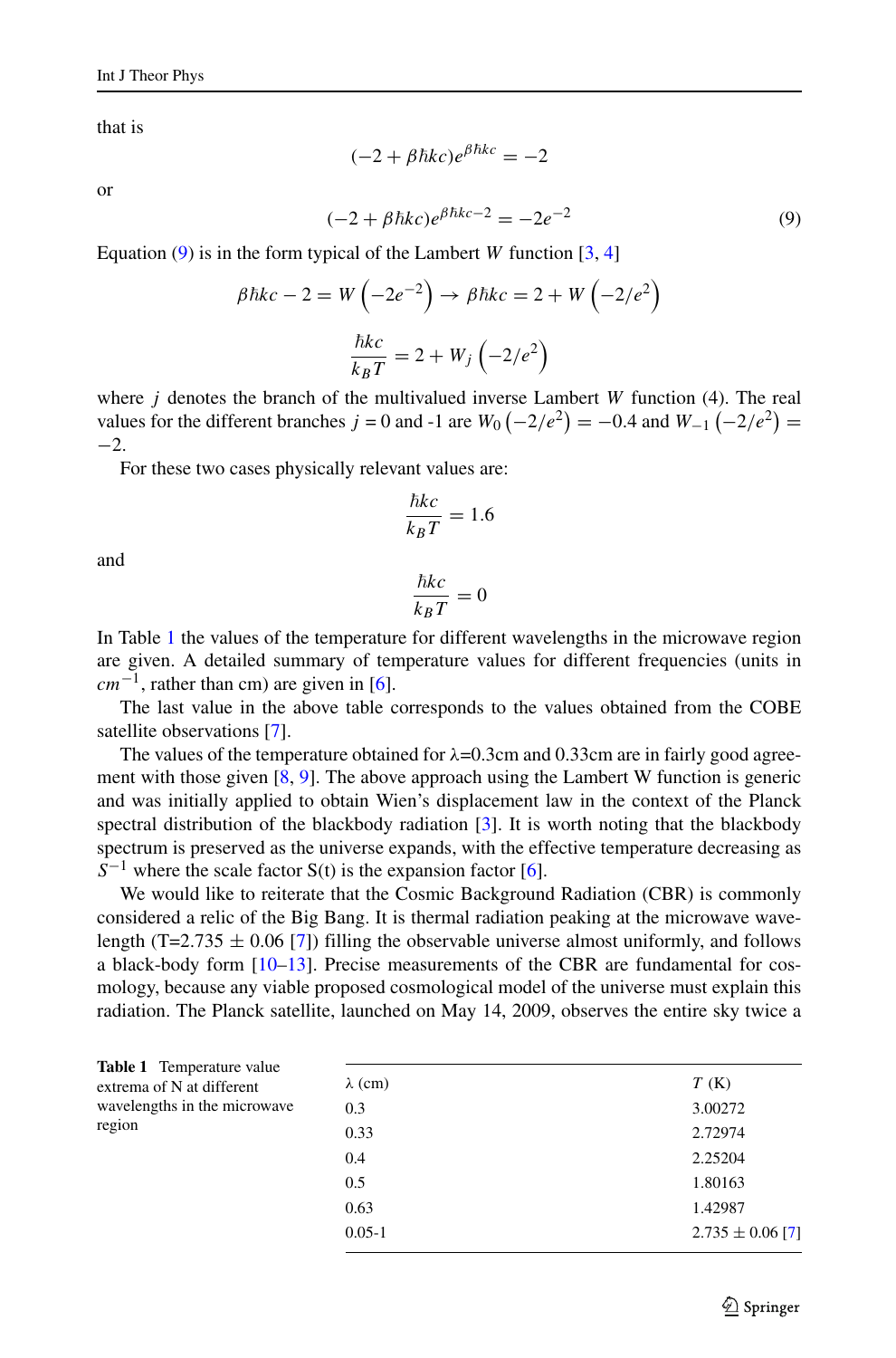year using 74 detectors sensitive over nine frequency bands between 30 and 857 GHz [\[10–](#page-5-9) [13\]](#page-5-10). The CBR radiation displays hot regions (red) and cold regions (blue) and this is called the Dipole Anisotropy. This is a purely kinematic effect caused by the Dopler shift originating from the Earths motion, or more accurately the motion of the group of galaxies to which our own galaxy belongs. The average velocity of this group is about 600 kilometers per second with respect to the background radiation itself. So if we are approaching a region of the CBR, we have the reddish colour and if we are receding away then we have a bluish colour, as far as the Dipole Anisotropy is concerned. The NASA COBE Satellite has revealed variations in the CBR which it turns out now, is not completely uniform. Again there are reddish and bluish regions which represent the fluctuations around the average value of about hundred thousandth of the average temperature. The main objective of Planck is to measure the spiral anisotropies in the temperature of the cosmic microwave background within the astrophysical limits. It was also designed to measure and map the CMB polarization anisotropies which encode cosmological information and provide a unique probe of the early history of the universe. It also produces information on the properties of extragalactic sources and on dust and gas in the Milky Way, using component separation to produce a clean CMB map and power spectra on large angular scales, where diffuse galactic emission is the main contaminant [\[10,](#page-5-9) [11\]](#page-5-11).

The primary conclusion of the Planck mission is that the universe fits a six-parameter, vacuum-dominated, cold dark matter model. According to the data, subtle fluctuations in the CBR temperature were imprinted on the deep sky during the recombination era, i.e., when the universe was about 370 000 years old in the standard big-bang model. In such a standard framework, that imprint reflects ripples that arose from the early era, at about  $10^{-30}$ s after the initial singularity in the big-bang model. It is commonly held that such ripples should give rise to the current cosmic structure of galactic clusters and dark matter. However another of the possible consequences of the initial Big Bang namely gravitational waves, are still tantalizingly elusive. Recently it was claimed that such ripples and gravitational waves as also inflation were observed in the BICEP 2 Experiment [\[14,](#page-5-12) [15\]](#page-5-13). But subsequently there has been a partial retraction because these observed features could well have been due to cosmic dust [\[16](#page-5-14)[–18\]](#page-5-15).

Alternative cosmologies such as the Quasi Steady State Cosmology (QSSC) [\[19\]](#page-5-16) considers the CMB to come from a large number of discrete sources. The QSSC model also explains the CMB well and gives rise to a near black-body curve that fits all of the COBE data. According to the Quasi Steady State Cosmology, the thermalization of the CMB is an ongoing process. Although the Planck data are in accord with the flat  $\Lambda$ CDM model, there are hints of model-dependent tension. It will be interesting to see if and how the Planck data would allow interpretation of the different theories of cosmology.

The solution obtained in terms of the Lambert W function on extremization of the occupation number of bosons confirms the solution obtained by considering the condensation of photons. The solution obtained is a typical application of the remarkable Lambert W function not only in quantum statistics but also in several other diverse fields [\[3\]](#page-5-2). Other useful applications of the Lambert W function are in problems relevant to Fermi Dirac statistics. A problem of special interest is that of graphene which has interesting parallels to high energy fermions [\[21\]](#page-6-0). For nearly mono-energetic fermions or bosons, there would be a loss of dimensionality and the collection would behave as it were in two dimensions. The extremization of the occupation number of a Fermion gas would also lead to a Lambert W solution for the energy or equivalently of the momentum in terms of the chemical potential  $\mu$  and temperature T, albeit a different one and will be further pursued elsewhere.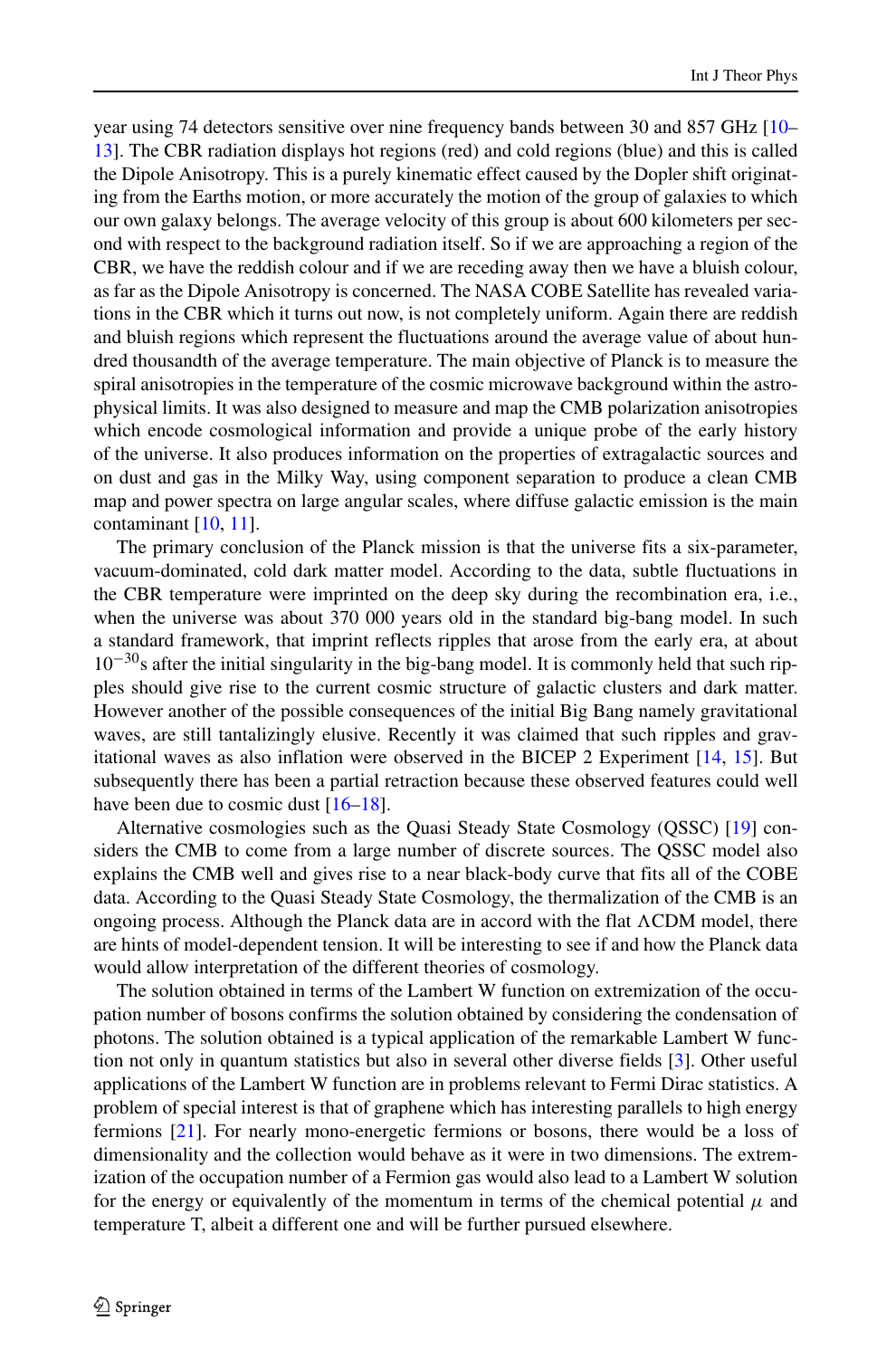There are many other interesting application for graphene that include the study of surface waves (edge states) existing near the edge of a graphene nanoribbon [\[20\]](#page-5-17) that give informative solutions in terms of the Lambert W function [\[22\]](#page-6-1) that are exactly analogous to those of the Schroedinger equation for the one dimensional square well potential in Quantum Mechanics.

The bosonization of fermions property leads to interesting applications. The work of Vega Monroy [\[23\]](#page-6-2) on the Bose-Einstein Condensation (BEC) of paired photons and dressed electrons in Graphene shows that the condensate fraction N and the BCS like critical temperature  $T_c$  can be usefully connected in terms of the multi branched Lambert W function of the temperature emphasizing the logarithmic structure dependance of N and T. Such a BEC is experimentally feasible  $[23]$  and BEC and superfluidity of 2D quasiparticles in graphene in a high magnetic field has been predicted  $[24]$ . The above solutions can also be expressed in terms of the polylogarithm functions which also have a remarkable range of applications [\[5,](#page-5-3) [25,](#page-6-4) [26\]](#page-6-5).

In conclusion, we have obtained values for the microwave background temperature that are in good accord with cosmic microwave background observations. Furthermore, we have provided a brief overview of cosmic background radiation with the hope that it will shed further light on proposed models of the universe. We have also briefly shown the potential applicability of the Lambert W and polylogarithm functions in problems relevant to quantum statistics.

**Acknowledgments** We are indebted to Dr. John Drozd, Physics and Astronomy Department, UWO for assistance in numerical calculations. Part of the research of S.R. Valluri has been supported by the Natural Sciences Engineering Research Council Canada (NSERC). We thank the anonymous referee for an informative, critical and thorough review that has substantially improved the paper.

#### **References**

- <span id="page-5-0"></span>1. Sidharth, B.G.: Chaos, Solitons and Fractals **11**, 1471–1472 (2000)
- <span id="page-5-1"></span>2. Huang, K.: Statistical Mechanics. Wiley Eastern, New Delhi (1975)
- <span id="page-5-2"></span>3. Valluri, S.R., Jeffrey, D.J., Corless, R.C.: Canadian J. Phys. (2000)
- <span id="page-5-4"></span>4. Corless, R.M., Gonnet, G.H., Hare, D.E.G., Jeffrey, D.J., Knuth, D.E.: Adv. Comput. Math. **11**, 329– 359 (1996)
- <span id="page-5-3"></span>5. Valluri, S.R., Gil, M., Jeffrey, D.J., Shantanu, B.: J. Math. Phys. **50**, 102103 (2009)
- <span id="page-5-5"></span>6. Narlikar, J.V.: An Introduction to Cosmology. Cambridge University Press, Cambridge (2002)
- <span id="page-5-6"></span>7. Mather, J.C., et al.: Astrophysics J. Lett. **354**, L37 (1990)
- <span id="page-5-7"></span>8. Stokes, R.A., Partridge, R.B., Wilkinson, D.T.: Physical Rev. Lett. **19**, 1199 (1967)
- <span id="page-5-8"></span>9. Roll, P.G., Wilkinson, D.T.: Physical Rev. Lett. **16**, L1 (1966)
- <span id="page-5-9"></span>10. Ade, P.A.R., et al.: Planck 2013 Results. I. Astronomy & Astrophysics **571**, 2014 (2014)
- <span id="page-5-11"></span>11. Ade, P.A.R., et al.: Planck 2013 Results. XII. Astronomy & Astrophysics **571**, A12 (2014)
- 12. Crowell, L.B., Corda, C.: Galaxies **2**, 160–188 (2014)
- <span id="page-5-10"></span>13. Corda, C.: Eur. Phys. J. C **65**(1), 257–267 (2010)
- <span id="page-5-12"></span>14. Ade, P.A.R., Amiri, M., Kovac, J.M., et al.: arXiv[:1403.4302](http://arxiv.org/abs/1403.4302)
- <span id="page-5-13"></span>15. Marsh, D.J.E., Grin, D., Hlozek, R., Ferreira, P.G.: arXiv[:1403.4216](http://arxiv.org/abs/1403.4216) (2014)
- <span id="page-5-14"></span>16. Steinhardt, P.: Nature **510**, 9 (2014). doi[:10.1038/510009a](http://dx.doi.org/10.1038/510009a)
- 17. Cowen, R.: Nature **510**, 7503 (2014)
- <span id="page-5-15"></span>18. Ade, P.A.R., et al.: BICEP Collaboration. Physical Rev. Lett. **112**, 241101 (2014)
- <span id="page-5-16"></span>19. Hoyle, F., Burbidge, G., Narlikar, J.V.: A Different Approach to Cosmology: from the Static Universe through the Big Bang towards Reality. Cambridge University Press, Cambridge (2005)
- <span id="page-5-17"></span>20. Neto, A.H.C., Guinea, F., Peres, N.M.R., Novoselov, K.S., Geim, A.K.: Rev. Modern Phys. **81**, 109 (2009)